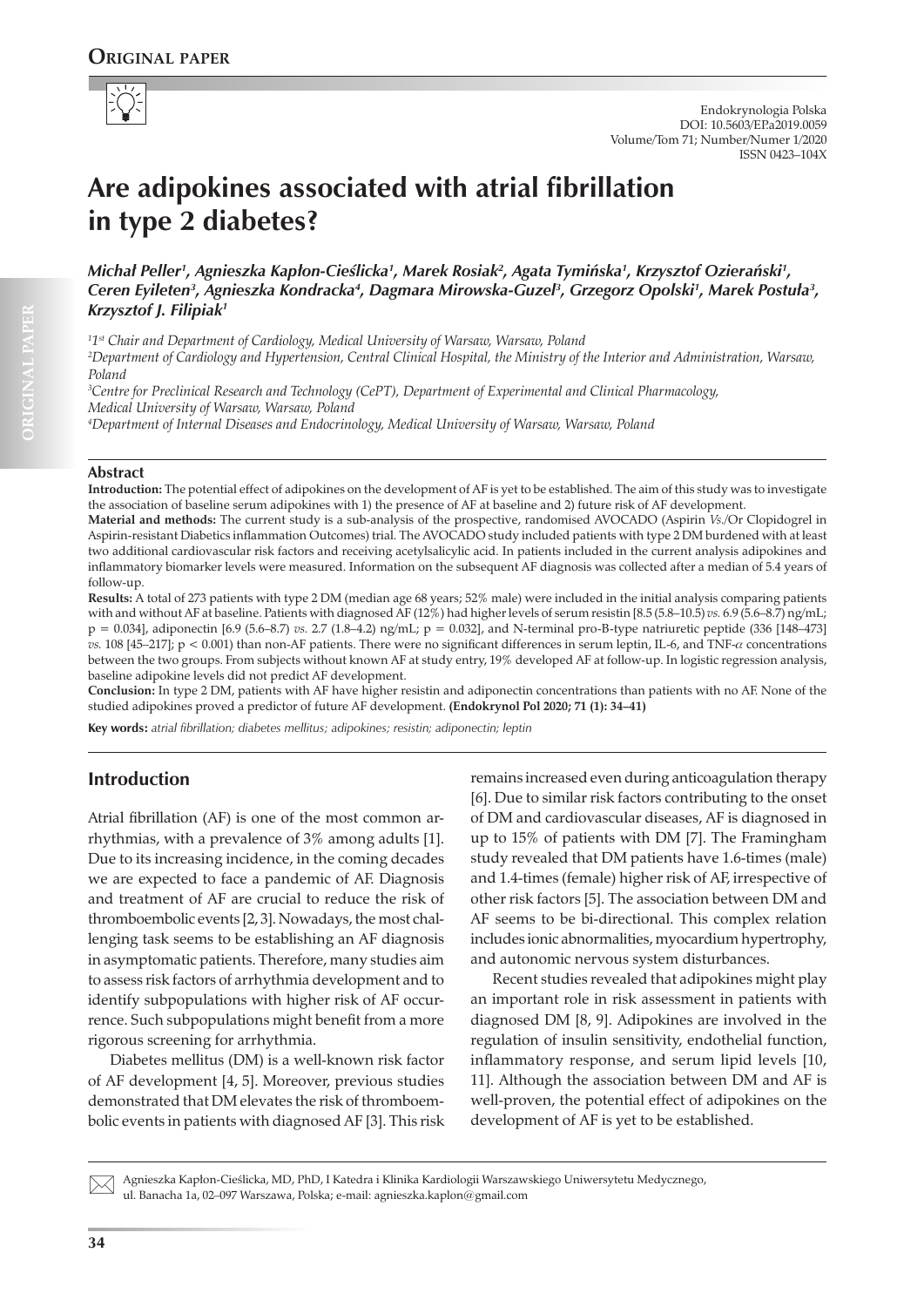The aim of this study was to investigate the association of baseline serum adipokine concentrations with 1) the presence of AF at baseline and 2) future risk of AF development in type 2 DM patients. We focused on four key adipokines: two "classic" adipokines (leptin and resistin) and two inflammatory cytokines released from adipose tissue [interleukin 6 (IL-6) and tumour necrosis factor alpha (TNF- $\alpha$ )].

## **Material and methods**

#### *Study group*

The current study is a sub-analysis of the prospective, randomised AVOCADO (Aspirin *Vs.*/Or Clopidogrel in Aspirin-resistant Diabetics inflammation Outcomes) trial. The complete design of the AVOCADO trial, along with its inclusion and exclusion criteria, was described previously [12]. In brief, the AVOCADO study included patients aged between 30 and 80 years, with type 2 DM, irrespective of the type of antidiabetic treatment (with the exception of diet-only treated patients), burdened with at least two additional cardiovascular risk factors, and receiving 75 mg of acetylsalicylic acid (ASA) daily. Patients on anticoagulation or other antiplatelet regimens were excluded from the AVOCADO study. The aim of the AVOCADO trial was to assess the effect of an eight-week course of clopidogrel or an increased ASA dose (150 mg) in patients with type 2 DM and high platelet reactivity on lower ASA dose (75 mg). Patients who did not exhibit high platelet reactivity on ASA 75 mg daily continued this treatment. All laboratory assessments included in the present analysis were performed at study entry, i.e. before randomisation to clopidogrel or an increased ASA dose. Data on baseline clinical characteristics (including AF status at enrolment) were obtained during the initial visit in the AVOCADO study by interview, physical examination, electrocardiogram (ECG), and a thorough analysis of all previous medical records (including previous ECGs and Holter-ECGs, if available).

The current study included only those participants of the AVO-CADO trial for whom information on baseline AF status as well as measurements of baseline leptin, resistin, IL-6, and TNF- $\alpha$  concentrations were available. These patients were divided into two groups: 1) patients with known paroxysmal, persistent, or permanent AF at baseline and 2) patients with no known AF at enrolment. These two groups were compared with respect to clinical and laboratory characteristics (including adipokine levels).

After a median of 5.4 years, patients with no known AF at study entry were contacted by telephone, and information on the diagnosis of AF at follow-up was collected. During the telephone call, a thorough analysis of the patient's medical documentation and current pharmacotherapy was carried out in order to establish a credible diagnosis of AF. Data on survival were obtained from the National ID Number Database. Patients who died during follow-up were excluded from the final analysis.

The AVOCADO study protocol was accepted by the Local Ethical Review Board, and every patient signed an informed consent form to participate in the study.

#### *Laboratory assessments*

All laboratory parameters were measured in blood samples collected from all subjects in the morning after overnight fasting during an outpatient visit. Haematology and biochemical parameters were measured, including complete blood count, ions, creatinine, lipid profile, glucose, glycated haemoglobin, and high-sensitivity C-reactive protein (CRP).

Additionally, in all patients included in the current analysis, leptin, resistin, IL-6, and TNF- $\alpha$  levels were assessed. All serum samples were stored at a temperature of –80°C before the laboratory assessment. The following kits were used for evaluation of adipokine levels: Human Leptin Quantikine ELISA Kit® (R&D Systems Inc., Minneapolis, Minnesota, United States), Human Resistin Quantikine ELISA Kit® (R&D Systems Inc.), Quantikine HS ELISA Human TNF- $\alpha$  Immunoassay® (R&D Systems Inc.), and Quantikine HS ELISA Human IL-6 Immunoassay® (R&D Systems Inc.). The baseline high-molecular weight (HMW) adiponectin concentration was assessed for 190 patients using Human HMW Adiponectin Quantikine ELISA Kit® (R&D Systems Inc.).

#### *Study endpoint*

The study endpoint was AF diagnosed during the follow-up period. Only an AF diagnosis confirmed by the patient's medical documentation was considered as an endpoint.

#### *Statistical analysis*

All categorical and continuous variables were presented as percentages and median values with interquartile ranges (IQR), respectively. Continuous variables were non-normally distributed, which was calculated with the Shapiro-Wilk test. Differences between subgroups were assessed with Fisher's exact test and the Mann-Whitney U test, respectively, for categorical and continuous variables. Univariate logistic regression was used to identify predictors of AF onset. A multivariate logistic regression model was developed including risk factors with  $p < 0.1$  in univariate logistic regression. Tests were considered significant for p-values < 0.05. Statistical analysis was calculated using SAS® software, version 9.4.

#### **Results**

A total of 273 patients with type 2 DM (median age: 68 years, IQR: 61–74 years, 52% male) were included in the initial analysis comparing patients with and without AF at baseline. Complete follow-up for subjects without known AF at study entry, with a median duration of 5.4 years (IQR 4.8–5.9 years), was obtained for 171 patients. A flowchart of patient selection in the present analysis is shown in Figure 1.

## *Comparison of patients with and without AF at baseline*

At study entry, 30 patients (11%) had known AF. Comparison between patients with and without AF at study entry revealed higher levels of serum resistin, adiponectin, and N-terminal pro-B-type natriuretic peptide (NT-proBNP) in patients with diagnosed AF. A trend towards higher serum level of IL-6 was noted in patients with AF. There was no difference in serum leptin and TNF- $\alpha$  concentrations between the two groups. We observed higher prevalence of heart failure and a trend towards older age in patients with diagnosed AF compared to patients without AF. Baseline characteristics of analysed groups are presented in Table 1.

#### *Predictors of AF development at follow-up*

Out of 171 patients with no AF at baseline and a complete follow-up, AF was diagnosed in 33 (19%) patients. In univariate analysis, baseline adipokine levels did not predict AF development. We observed higher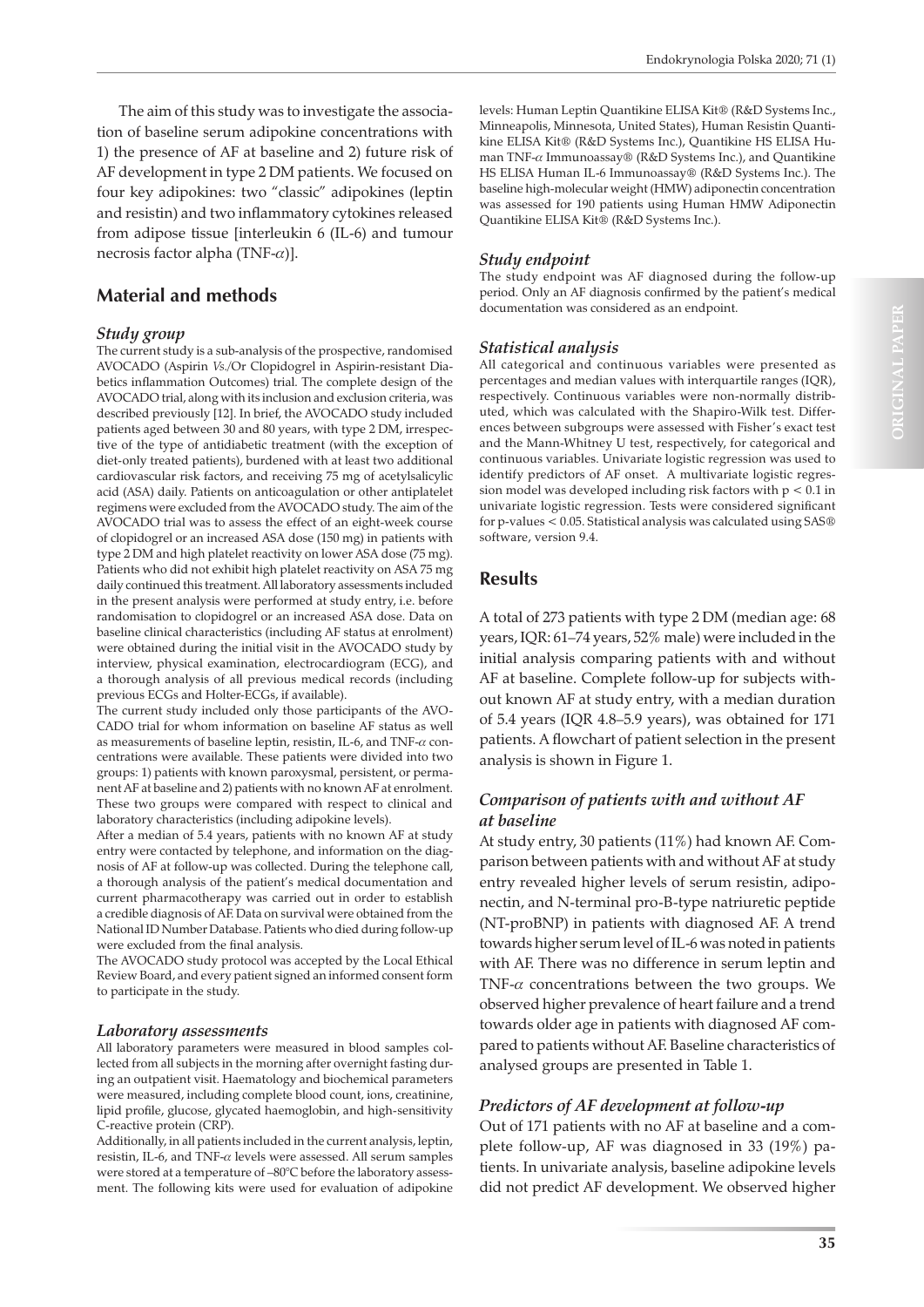

**Figure 1.** *Flowchart of subgroups selection. AF — atrial fibrillation; DM — diabetes mellitus; pts — patients*

| Table 1. Baseline characteristics of patients with and without atrial fibrillation (AF) at study entry |  |
|--------------------------------------------------------------------------------------------------------|--|
|--------------------------------------------------------------------------------------------------------|--|

|                                                                    | <b>Total</b><br>$(n = 273)$ | <b>No AF at baseline</b><br>$(n = 243)$ | <b>AF at baseline</b><br>$(n = 30)$ | p value |
|--------------------------------------------------------------------|-----------------------------|-----------------------------------------|-------------------------------------|---------|
| <b>Demographics</b>                                                |                             |                                         |                                     |         |
| Age [years]                                                        | $68(61 - 74)$               | 68 (60-74)                              | 71 (64-76)                          | 0.08    |
| Male                                                               | 52%                         | 52%                                     | 53%                                 | 1.00    |
| <b>Clinical assessment</b>                                         |                             |                                         |                                     |         |
| Body mass index [kg/m <sup>2</sup> ]                               | $30.3(27.1 - 33.1)$         | $30.3(27.1 - 33.1)$                     | 30.2 (26.8-33.0)                    | 0.73    |
| Waist-hip ratio                                                    | $0.97(0.91 - 1.03)$         | $0.97(0.91 - 1.03)$                     | $0.96(0.90 - 1.01)$                 | 0.38    |
| Systolic blood pressure [mm Hg]                                    | 140 (130-150)               | 140 (130-150)                           | 138 (120-155)                       | 0.29    |
| Diastolic blood pressure [mm Hq]                                   | 80 (70-86)                  | $80(70 - 86)$                           | $80(70 - 86)$                       | 0.43    |
| Heart rate [beats/min]                                             | 70 (65-78)                  | 72 (65-79)                              | 70 (64-71)                          | 0.053   |
| <b>Medical history</b>                                             |                             |                                         |                                     |         |
| Diabetes mellitus duration [years]                                 | $8(3-15)$                   | $8(3-15)$                               | $6(2-14)$                           | 0.24    |
| Diabetes mellitus treated with oral antidiabetic drugs             | 86%                         | 86%                                     | 90.0%                               | 0.80    |
| Metformin                                                          | 61%                         | 62%                                     | 50.5%                               | 0.24    |
| Diabetes mellitus treated with insulin                             | 29%                         | 30%                                     | 20.0%                               | 0.29    |
| Hypertension                                                       | 93%                         | 93%                                     | 93%                                 | 1.00    |
| Ischaemic heart disease                                            | 55%                         | 55%                                     | 53%                                 | 0.85    |
| Dyslipidaemia                                                      | 82%                         | 83%                                     | 73%                                 | 0.21    |
| Prior myocardial infarction                                        | 30%                         | 30%                                     | 37%                                 | 0.53    |
| Chronic heart failure                                              | 37%                         | 35%                                     | 55%                                 | 0.042   |
| Prior ischaemic stroke                                             | 7.0%                        | 6.6%                                    | 10%                                 | 0.45    |
| History of smoking                                                 | 57%                         | 58%                                     | 53%                                 | 0.70    |
| <b>Laboratory findings</b>                                         |                             |                                         |                                     |         |
| White blood cells [1000/mcL]                                       | $6.7(5.7-7.8)$              | $6.7(5.8-7.7)$                          | $6.8(5.4 - 9.3)$                    | 0.66    |
| Haemoglobin [g/dL]                                                 | $13.9(13.0 - 14.7)$         | 13.9 (13.0-14.8)                        | $14.0(13.1 - 14.4)$                 | 0.87    |
| Estimated glomerular filtration rate [mL/min/1.73 m <sup>2</sup> ] | 69.2 (56.6-83.7)            | 69.5 (56.7-84.9)                        | 65.6 (54.8-77.3)                    | 0.37    |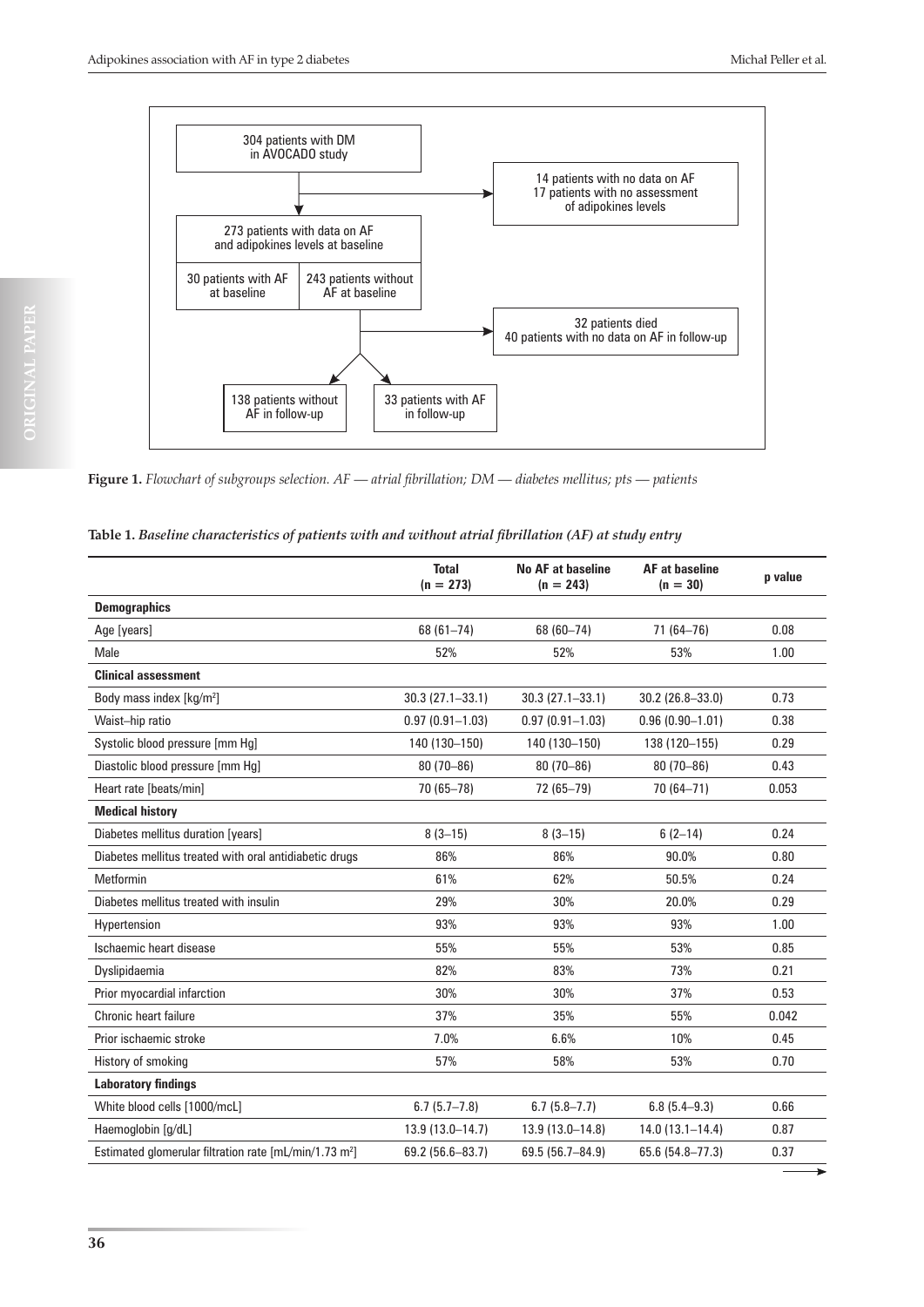|                                                   | <b>Total</b><br>$(n = 273)$   | <b>No AF at baseline</b><br>$(n = 243)$ | <b>AF at baseline</b><br>$(n = 30)$ | p value |
|---------------------------------------------------|-------------------------------|-----------------------------------------|-------------------------------------|---------|
| Sodium [mmol/L]                                   | 141.2 (139.1-142.9)           | 141.1 (138.8-142.9)                     | 142.1 (140.3-142.9)                 | 0.07    |
| Potassium [mmol/L]                                | $4.5(4.2 - 4.7)$              | $4.4(4.2 - 4.7)$                        | $4.5(4.2 - 4.6)$                    | 0.95    |
| Total cholesterol [mg/dL]                         | 160 (139-186)                 | 161 (140-186)                           | 158 (134-198)                       | 0.75    |
| Low-density lipoprotein [mg/dL]                   | 85 (65-107)                   | 85 (66-106)                             | 79 (63-116)                         | 0.94    |
| High-density lipoprotein [mg/dL]                  | 47 (39 - 56)                  | 47 (39 - 56)                            | 46 (40-57)                          | 1.00    |
| Triglycerides [mg/dL]                             | $123(91 - 164)$               | 124 (92-165)                            | 114 (89-153)                        | 0.48    |
| Glycated haemoglobin (%)                          | $6.6(6.1 - 7.6)$              | $6.7(6.2 - 7.7)$                        | $6.4(5.7-7.1)$                      | 0.018   |
| Leptin [ng/mL]                                    | 18.0 (9.4-32.4)               | 18.0 (9.4-32.4)                         | $18.8(7.8 - 36.0)$                  | 0.93    |
| Resistin [ng/mL]                                  | $7.0(5.6-9.0)$                | $6.9(5.6 - 8.7)$                        | $8.5(5.8-10.5)$                     | 0.034   |
| Adiponectin [ng/mL]                               | $2.9(1.9-4.4)$<br>$[n = 190]$ | $2.7(1.8-4.2)$<br>$[n = 167]$           | $3.6(2.7-6.0)$<br>$[n = 23]$        | 0.032   |
| Tumour necrosis factor alpha [pg/mL]              | $1.8(1.2 - 2.3)$              | $1.8(1.2 - 2.3)$                        | $2.0(1.3 - 2.5)$                    | 0.39    |
| Interleukin 6 [pg/mL]                             | $2.4(1.5-4.2)$                | $2.3(1.5-4.0)$                          | $3.3(1.6 - 5.4)$                    | 0.09    |
| High sensitivity C-reactive protein [mg/L]        | $2.6(1.4-4.5)$                | $2.6(1.5-4.5)$                          | $3.1(1.3 - 5.0)$                    | 0.74    |
| N-terminal pro-B-type natriuretic peptide [pg/mL] | 117 (53-252)                  | $108(45 - 217)$                         | 336 (148-473)                       | < 0.001 |
| <b>Concomitant medications</b>                    |                               |                                         |                                     |         |
| Beta-blockers                                     | 73%                           | 71%                                     | 86%                                 | 0.12    |
| Angiotensin-converting enzyme inhibitors          | 66%                           | 67%                                     | 52%                                 | 0.10    |
| Calcium channel blockers                          | 39%                           | 41%                                     | 24%                                 | 0.10    |
| <b>Nitrates</b>                                   | 5.9%                          | 5.0%                                    | 14%                                 | 0.08    |
| Loop diuretics                                    | 17%                           | 16%                                     | 32%                                 | 0.038   |
| Thiazide diuretics                                | 7.4%                          | 7.0%                                    | 10%                                 | 0.46    |
| Indapamide                                        | 29%                           | 30%                                     | 17%                                 | 0.19    |
| Mineralocorticoid receptor antagonists            | 5.9%                          | 5.8%                                    | 6.9%                                | 0.68    |
| Angiotensin receptor blockers                     | 20%                           | 19%                                     | 28%                                 | 0.32    |
| <b>Statins</b>                                    | 73%                           | 74%                                     | 73%                                 | 1.00    |
| Fenofibrate                                       | 13%                           | 13%                                     | 14%                                 | 1.00    |
| Digoxin                                           | 1.5%                          | 0.8%                                    | 6.9%                                | 0.06    |

**Table 1.** *Baseline characteristics of patients with and without atrial fibrillation (AF) at study entry*

risk of AF onset in patients with a history of myocardial infarction. There were trends towards a higher risk of AF onset in patients with higher NT-proBNP concentration, a history of ischaemic heart disease, and longer DM history (Tab. 2). In multivariate logistic regression analysis, only a history of myocardial infarction proved an independent risk factor of AF development (Tab. 3).

# **Discussion**

In the studied group of type 2 DM patients, serum concentrations of adipokines were not associated with future AF development. However, patients with a diagnosis of AF at baseline had higher serum levels of resistin and adiponectin, and a trend towards higher IL-6 concentration compared with patients without known AF.

# *Baseline adipokine levels and future atrial fibrillation development*

In contrast to our study, Ermakov at al. revealed that in a group of postmenopausal women (50–79 years-old), during over 11 years of observation, serum resistin levels were independently associated with new AF onset [13]. The authors concluded that resistin may be considered as a biomarker that partially mediates the relationship between obesity and AF. Notably, the incidence of new AF onset in the group of postmenopausal women was similar to that seen in our study (18.1% *vs.* 19.3%, respectively), but the duration of follow-up was twice as long. This shows that DM and other cardiovascular diseases requiring antiplatelet treatment (present in our study group) should be considered strong risk factors of AF development. So far, there are no data on resistin or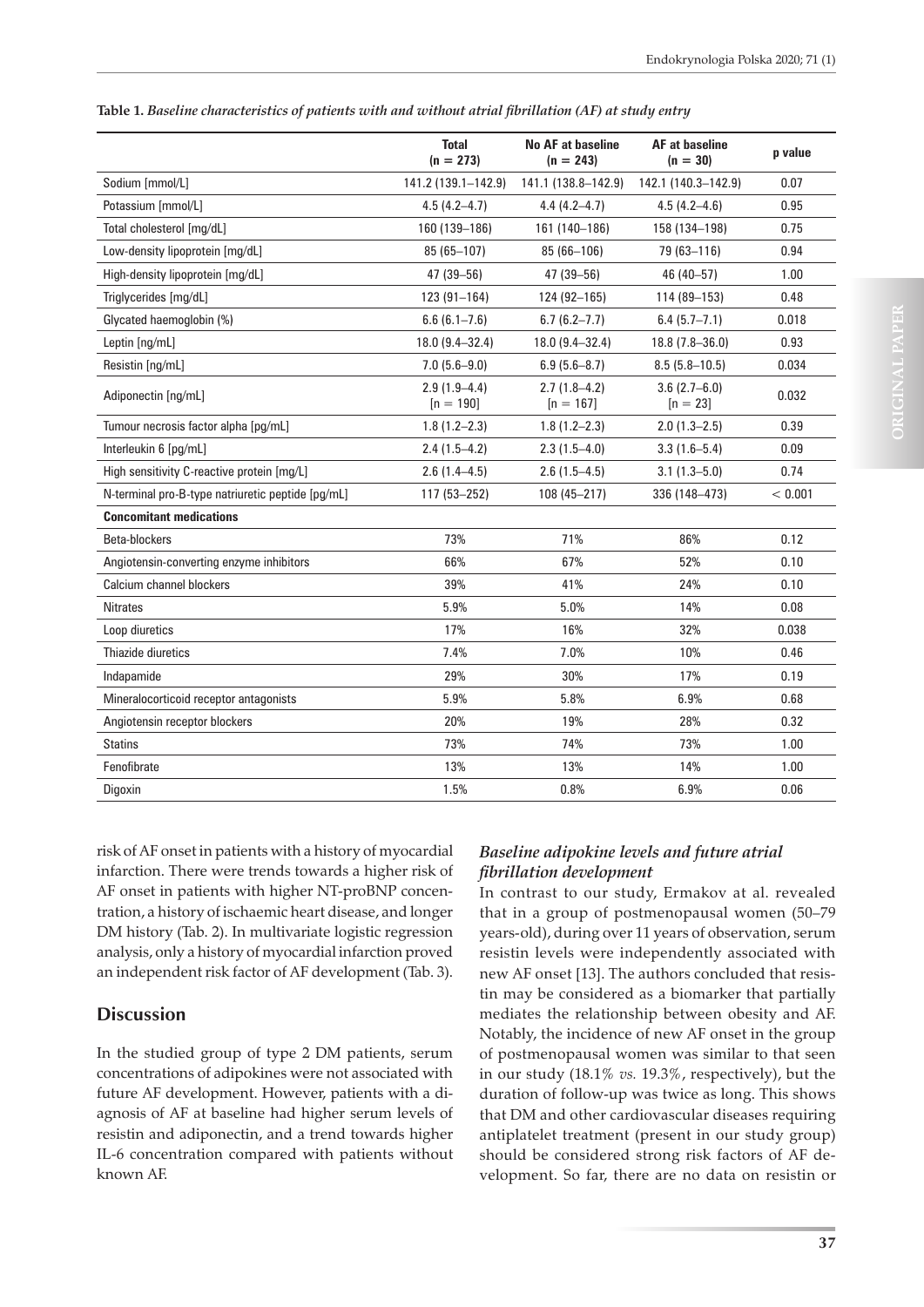## **Table 2.** *Univariate logistic regression analysis of predictors of atrial fibrillation development at follow-up*

|                                                                           | OR (95% CI)         | p value |
|---------------------------------------------------------------------------|---------------------|---------|
| <b>Demographics</b>                                                       |                     |         |
| Age [per 10 years]                                                        | $1.07(0.69 - 1.67)$ | 0.759   |
| Male                                                                      | $0.89(0.42 - 1.90)$ | 0.760   |
| <b>Clinical assessment</b>                                                |                     |         |
| Body mass index [per kg/m <sup>2</sup> ]                                  | $1.02(0.94 - 1.11)$ | 0.618   |
| Waist-hip ratio [per 0.1]                                                 | $1.31(0.87 - 1.97)$ | 0.198   |
| Systolic blood pressure [per 10 mm Hg]                                    | $0.91(0.74 - 1.11)$ | 0.346   |
| Diastolic blood pressure [per 10 mm Hg]                                   | $0.79(0.57 - 1.10)$ | 0.162   |
| Heart rate [per 10 beats/min]                                             | $0.77(0.52 - 1.15)$ | 0.203   |
| <b>Medical history</b>                                                    |                     |         |
| Diabetes mellitus duration [per 10 years]                                 | $1.44(0.98 - 2.12)$ | 0.065   |
| Diabetes mellitus treated with oral antidiabetic drugs                    | $0.47(0.16 - 1.34)$ | 0.158   |
| Diabetes mellitus treated with insulin                                    | $1.14(0.50 - 2.63)$ | 0.751   |
| Hypertension                                                              | $0.79(0.21 - 3.06)$ | 0.737   |
| Ischaemic heart disease                                                   | $2.00(0.90 - 4.44)$ | 0.089   |
| Dyslipidaemia                                                             | $0.50(0.20 - 1.23)$ | 0.144   |
| Prior myocardial infarction                                               | $3.52(1.60 - 7.75)$ | 0.002   |
| Chronic heart failure                                                     | $1.56(0.72 - 3.43)$ | 0.253   |
| Prior ischaemic stroke                                                    | $1.28(0.33 - 4.94)$ | 0.720   |
| History of smoking                                                        | $1.12(0.51 - 2.42)$ | 0.783   |
| <b>Laboratory findings</b>                                                |                     |         |
| White blood cells [per 1000/mcL]                                          | $1.11(0.92 - 1.35)$ | 0.281   |
| Haemoglobin [per g/dL]                                                    | $0.81(0.61 - 1.09)$ | 0.162   |
| Estimated glomerular filtration rate [per 10 mL/min/1.73 m <sup>2</sup> ] | $1.03(0.86 - 1.22)$ | 0.786   |
| Sodium [per mmol/L]                                                       | $0.89(0.78 - 1.03)$ | 0.108   |
| Potassium [per mmol/L]                                                    | $0.60(0.24 - 1.48)$ | 0.268   |
| Total cholesterol [per 10 mg/dL]                                          | $0.96(0.86 - 1.07)$ | 0.477   |
| Low-density lipoprotein [per 10 mg/dL]                                    | $0.97(0.85 - 1.11)$ | 0.668   |
| High-density lipoprotein [per 10 mg/dL]                                   | $0.89(0.66 - 1.20)$ | 0.441   |
| Triglycerides [per 10 mg/dL]                                              | $1.03(0.97 - 1.08)$ | 0.322   |
| Glycated haemoglobin [per %]                                              | $1.20(0.91 - 1.59)$ | 0.201   |
| Leptin [per ng/mL]                                                        | $0.99(0.97 - 1.02)$ | 0.535   |
| Resistin [per ng/mL]                                                      | $1.07(0.96 - 1.20)$ | 0.199   |
| Adiponectin [ng/mL]                                                       | $0.94(0.74 - 1.12)$ | 0.597   |
| Tumour necrosis factor alpha [per 0.1 pg/mL]                              | $1.02(0.99 - 1.05)$ | 0.160   |
| Interleukin 6 [per 0.1 pg/mL]                                             | $1.01(0.99 - 1.02)$ | 0.224   |
| High sensitivity C-reactive protein [per mg/L]                            | $1.03(0.98 - 1.09)$ | 0.228   |
| N-terminal pro-B-type natriuretic peptide [per 100 pg/mL]                 | $1.10(0.99 - 1.22)$ | 0.077   |

OR — odds ratio; CI — confidence interval

its receptors as potential targets for intervention to reduce the incidence of AF.

Similar results were presented in a sub-analysis of the Framingham study [14]. During a follow-up of  $7.6 \pm 2.0$  years new AF development was observed in 8.3% of patients. However, the effect of resistin lost sig-

nificance after adjustment for CRP. The authors did not observe any relationship between serum adiponectin level and the risk of AF development.

The potential role of resistin in the pathophysiology of AF is not clear. Resistin is associated with other risk factors of AF, such as DM and coronary artery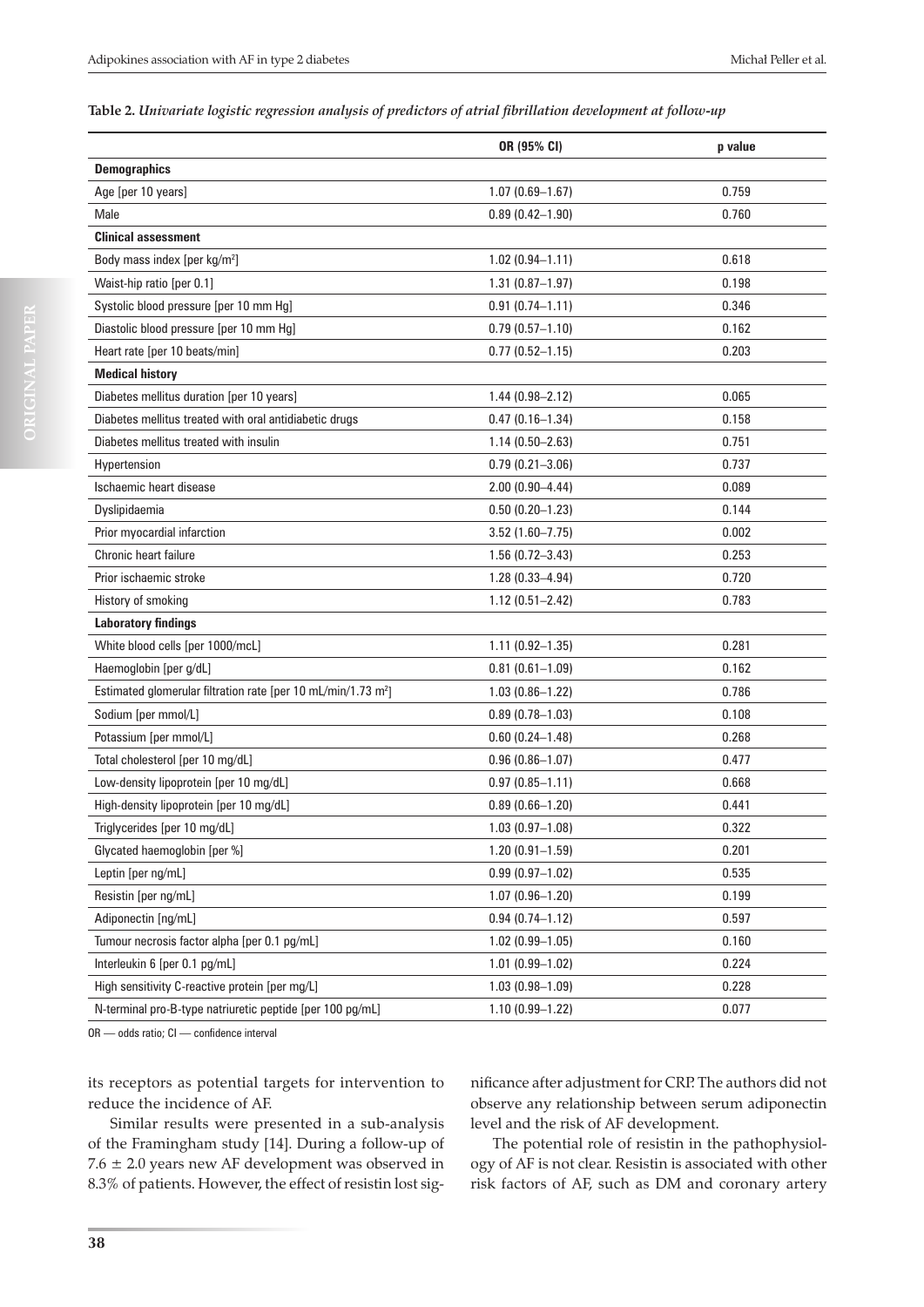|                                                           | <b>OR (95% CI)</b>  | p value |
|-----------------------------------------------------------|---------------------|---------|
| Diabetes mellitus duration [per year]                     | $1.02(0.98 - 1.06)$ | 0.342   |
| Ischaemic heart disease                                   | $1.06(0.38 - 2.94)$ | 0.911   |
| Prior myocardial infarction                               | $3.11(1.16 - 8.34)$ | 0.025   |
| N-terminal pro-B-type natriuretic peptide [per 100 pg/mL] | $1.08(0.92 - 1.33)$ | 0.158   |

**Table 3.** *Multivariate logistic regression analysis of predictors of atrial fibrillation development at follow-up*

CI — confidence interval

disease, but in the presented studies the effect of resistin on AF onset was observed even after adjustment for traditional risk factors of AF development. High serum resistin level may reflect increased systemic inflammatory response. Previous studies revealed strong correlation between resistin and CRP, IL-6, and TNF- $\alpha$  levels. Secretion of all these substances is regulated by nuclear factor- $\kappa$ B pathway [15]. Resistin is also related to reduced contractility and hypertrophy of cardiomyocytes [16]. Moreover, resistin is an independent risk factor of unfavourable outcome in patients with type 2 DM [17].

The effect of adiponectin and leptin on AF development has not yet been established. The study of Ermakov et. al, cited above, revealed no relationship between serum leptin level and AF development. A different study showed a strong relationship between serum leptin concentration and risk of heart failure and other cardiovascular diseases [18]. However, this effect was attenuated after adjustment for body mass index. In an animal model, leptin was involved in cardiac fibrosis [19]. This effect was not fully proven in humans. The lack of relationship between serum adiponectin level and new AF onset in our study contrasts with that of Ermakov et al. [13]. In the whole cohort, no effect of adiponectin level on AF development was noted. However, in a subgroup of patients with treated DM, adiponectin was a strong predictor of subsequent AF diagnosis. Patients in the fourth quartile of serum adiponectin levels had an over six-fold higher risk of AF development compared with patients in the first quartile. Similarly, Macheret et al. revealed that in a group of 2376 elderly patients (mean age:  $74 \pm 5$  years) with no chronic cardiovascular disease, higher serum adiponectin level was related to an increased risk of new AF [20]. The presented relationship contrasts with the well-described protective role of adiponectin, which is considered an anti-inflammatory and insulin-sensitising hormone [21]. This adiponectin "paradox" might be explained by possible adiponectin resistance and related to higher serum adiponectin level in older patients and in patients with diagnosed cardiovascular diseases [22, 23].

# *Other risk factors of atrial fibrillation development*

The association of prior myocardial infarction with subsequent AF development, observed in our study, was also shown in other studies. In the analysis of 4764 Framingham Heart Study participants, after adjustment for age and gender, myocardial infarction was associated with an almost 1.5-fold higher risk of new AF onset [24]. This relationship seems to be complex and may be partially explained by a more intense inflammatory response and a higher risk of heart failure in patients with a history of myocardial infarction [25].

# *Adipokine levels in patients with a current diagnosis of atrial fibrillation*

Despite no effect of analysed adipokines on future AF development, our study showed higher serum levels of resistin and adiponectin in patients with diagnosed AF compared with non-AF patients. In a study by Özcan et al., when compared with a control group matched for demographics and clinical characteristics, patients with AF had higher serum resistin levels [26]. In the AF group, higher serum levels of CRP were also observed. These results suggest a relationship between resistin and systemic inflammatory response. Another study showed higher serum adiponectin levels in patients with persistent AF compared with patients with paroxysmal AF and a control group [27]. This relationship might be explained by hyposensitivity of adiponectin receptors in AF patients and higher secretion of adiponectin in this group. In a study by Kim et al., higher serum adiponectin level was associated with recurrences of AF after pulmonary vein isolation [28]. This observation implies unfavourable atrial remodelling in patients with higher adiponectin levels. In our study, we observed a trend towards higher serum levels of IL-6 in patients with AF compared to patients without AF. This finding confirms the role of inflammation in the pathogenesis of AF. Similarly, Marcus et al. analysed a group of patients with coronary artery disease and showed elevated levels of IL-6 in patients with AF compared to patients without AF [29]. Interestingly, no association between CRP and AF was found. This observation proved that inflammation affects AF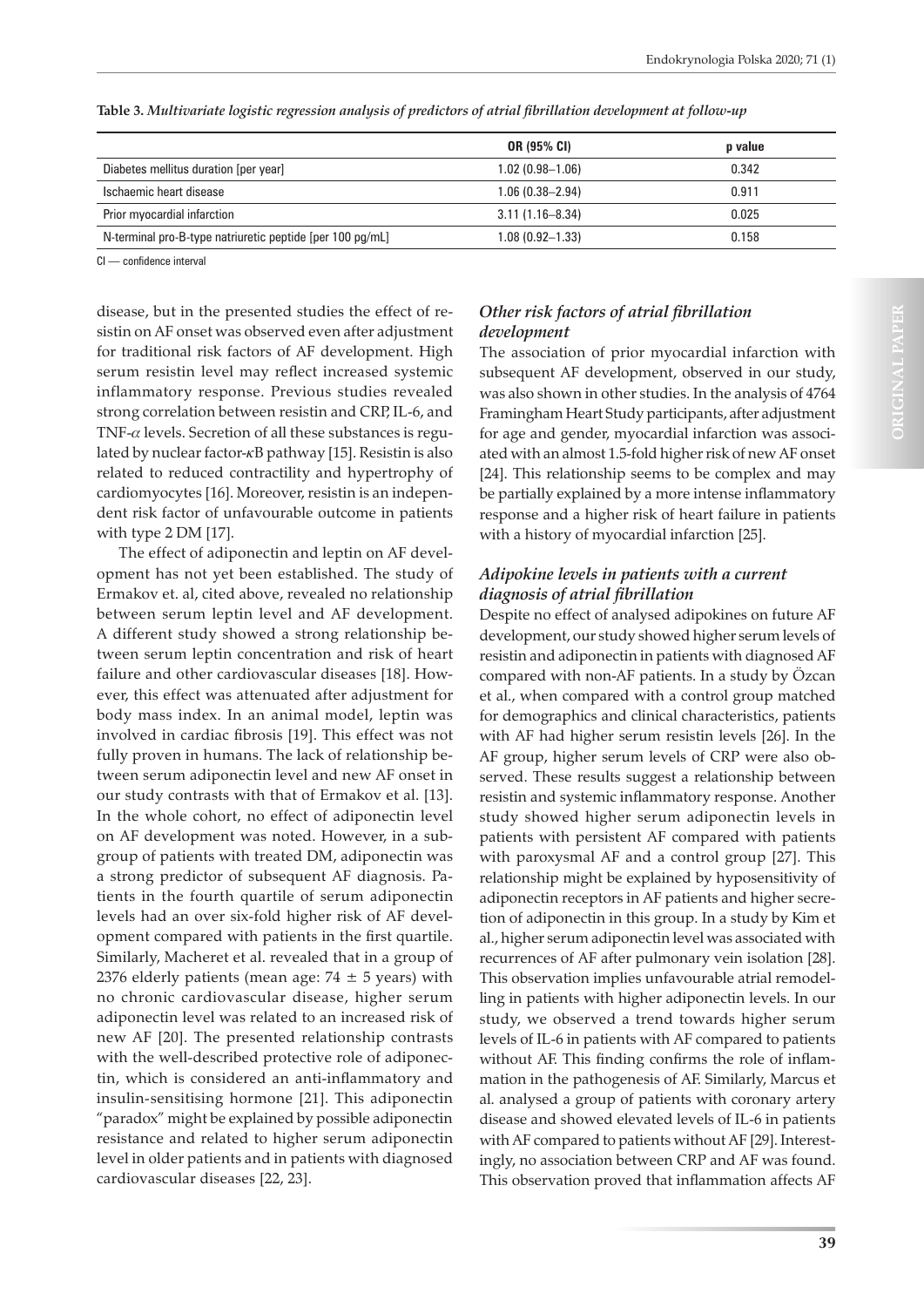development via a CRP-independent pathway. In our analysis, we did not observe differences in the levels of CRP or TNF- $\alpha$  between patients with and without AF. However, a previous study showed that higher TNF- $\alpha$ may be related to larger left atrium and involved in AF development [30]. In an animal model, TNF- $\alpha$  was associated with atrial fibrosis mainly through the influence on TNF- $\beta$  signalling pathway [31].

### *Study group considerations*

One of the exclusion criteria in the AVOCADO study was anticoagulation therapy. This decreased the number of patients with AF at baseline in the studied population. Nonetheless, at the time of patient recruitment to the AVOCADO study, ASA was approved for stroke prevention in moderate-risk patients (i.e. with 1 point in the  $\text{CHADS}_{2}$  score) or in patients with contraindications to oral anticoagulation [32]. In an observational study, including over 17,000 DM patients aged between 65 and 74 years old, Nichols et al. reported AF with a prevalence of 7% [33]. Baseline AF prevalence in our study was 11%. Importantly, despite differences in resistin and adiponectin concentrations, we observed comparable values of body mass index and waist-hip ratio in patients with and without AF at baseline.

## *Study limitations*

An important limitation of our analysis is that the AVOCADO study was primarily designed to assess laboratory response to antiplatelet treatment, which affected baseline characteristics of the study population. Secondly, the analysed group was quite heterogenous, with an interquartile range of DM duration ranging from 3 to 15 years, and with a wide spectrum of antidiabetic and cardiovascular pharmacological regimens. Furthermore, a larger study group and a longer follow-up might have revealed possible associations between adipokine levels and the risk of subsequent AF development. Almost 17% of patients were lost to follow-up. Finally, our analysis was based on a currently known diagnosis of AF (and in follow-up, this information was obtained from the patients via telephone). No additional tests, such as Holter ECG monitoring, were used to detect asymptomatic AF episodes. This might have resulted in a false classification of some patients with silent AF as non-AF patients.

# **Conclusion**

In type 2 DM, patients with AF have higher resistin and adiponectin concentrations than patients with no AF. Among patients with no AF at baseline who survived to follow-up, one in five developed AF at five years. In

this group, none of the studied adipokines proved to be a predictor of future AF development.

## **Key messages**

Patients with a diagnosis of atrial fibrillation (AF) at baseline had higher serum levels of resistin and adiponectin compared with patients without known AF.

In the studied group of type 2 diabetes mellitus patients, serum concentrations of adipokines were not associated with future AF development

### *Acknowledgements*

The AVOCADO study was supported financially partly by the European Union — the European Regional Development Fund within the Operational Program "Innovative economy" for 2007–2013 — and by the research grant from the Polish Pharmaceutical Company ADAMED for a Young Scientist 2007 Award.

### *Author contributions*

M.Pe. and A.K.-C. designed the present study and conducted data analysis and interpretation. M.Pe. and A.K.-C. wrote the manuscript. A.K.‐C., A.T., M.Po., M.R., K.O., C.E. conducted data research. M.Pe. performed statistical analysis. A.K. performed laboratory tests. D. M.-G., M.Po., K.J.F., and G.O. designed the AVOCADO study. All authors reviewed the manuscript and approved its final version.

#### *Author disclosures*

Conflicts of interest: none.

#### **References**

- 1. Kirchhof P, Benussi S, Kotecha D, et al. 2016 ESC Guidelines for the management of atrial fibrillation developed in collaboration with EACTS. Eur Heart J. 2016; 37(38): 2893–2962, doi: [10.1093/eurheartj/ehw210](http://dx.doi.org/10.1093/eurheartj/ehw210), indexed in Pubmed: [27567408.](https://www.ncbi.nlm.nih.gov/pubmed/27567408)
- 2. Kishore A, Vail A, Majid A, et al. Detection of atrial fibrillation after ischemic stroke or transient ischemic attack: a systematic review and meta-analysis. Stroke. 2014; 45(2): 520–526, doi: [10.1161/STROKEAHA.113.003433](http://dx.doi.org/10.1161/STROKEAHA.113.003433), indexed in Pubmed: [24385275.](https://www.ncbi.nlm.nih.gov/pubmed/24385275)
- 3. Henriksson KM, Farahmand B, Åsberg S, et al. Comparison of cardiovascular risk factors and survival in patients with ischemic or hemorrhagic stroke. Int J Stroke. 2012; 7(4): 276–281, doi: [10.1111/j.1747-4949.2011.007](http://dx.doi.org/10.1111/j.1747-4949.2011.00706.x) [06.x,](http://dx.doi.org/10.1111/j.1747-4949.2011.00706.x) indexed in Pubmed: [22151650](https://www.ncbi.nlm.nih.gov/pubmed/22151650).
- 4. Aksnes TA, Schmieder RE, Kjeldsen SE, et al. Impact of new-onset diabetes mellitus on development of atrial fibrillation and heart failure in high-risk hypertension (from the VALUE Trial). Am J Cardiol. 2008; 101(5): 634–638, doi: [10.1016/j.amjcard.2007.10.025](http://dx.doi.org/10.1016/j.amjcard.2007.10.025), indexed in Pubmed: [18308012.](https://www.ncbi.nlm.nih.gov/pubmed/18308012)
- 5. Benjamin EJ, Levy D, Vaziri SM, et al. Independent risk factors for atrial fibrillation in a population-based cohort. The Framingham Heart Study. JAMA. 1994;  $271(11)$ : 840–844, indexed in Pubmed: [8114238.](https://www.ncbi.nlm.nih.gov/pubmed/8114238)
- 6. Ashburner JM, Go AS, Chang Y, et al. Effect of Diabetes and Glycemic Control on Ischemic Stroke Risk in AF Patients: ATRIA Study. J Am Coll Cardiol. 2016; 67(3): 239–247, doi: [10.1016/j.jacc.2015.10.080,](http://dx.doi.org/10.1016/j.jacc.2015.10.080) indexed in Pubmed: [26796386.](https://www.ncbi.nlm.nih.gov/pubmed/26796386)
- 7. Sun Y, Hu D. The link between diabetes and atrial fibrillation: cause or correlation? J Cardiovasc Dis Res. 2010; 1(1): 10–11, doi: [10.4103/0975-3583.59978](http://dx.doi.org/10.4103/0975-3583.59978), indexed in Pubmed: [21188083.](https://www.ncbi.nlm.nih.gov/pubmed/21188083)
- 8. Mattu HS, Randeva HS. Role of adipokines in cardiovascular disease. J Endocrinol. 2013; 216(1): T17–T36, doi: [10.1530/JOE-12-0232,](http://dx.doi.org/10.1530/JOE-12-0232) indexed in Pubmed: [23160967](https://www.ncbi.nlm.nih.gov/pubmed/23160967).

**40**